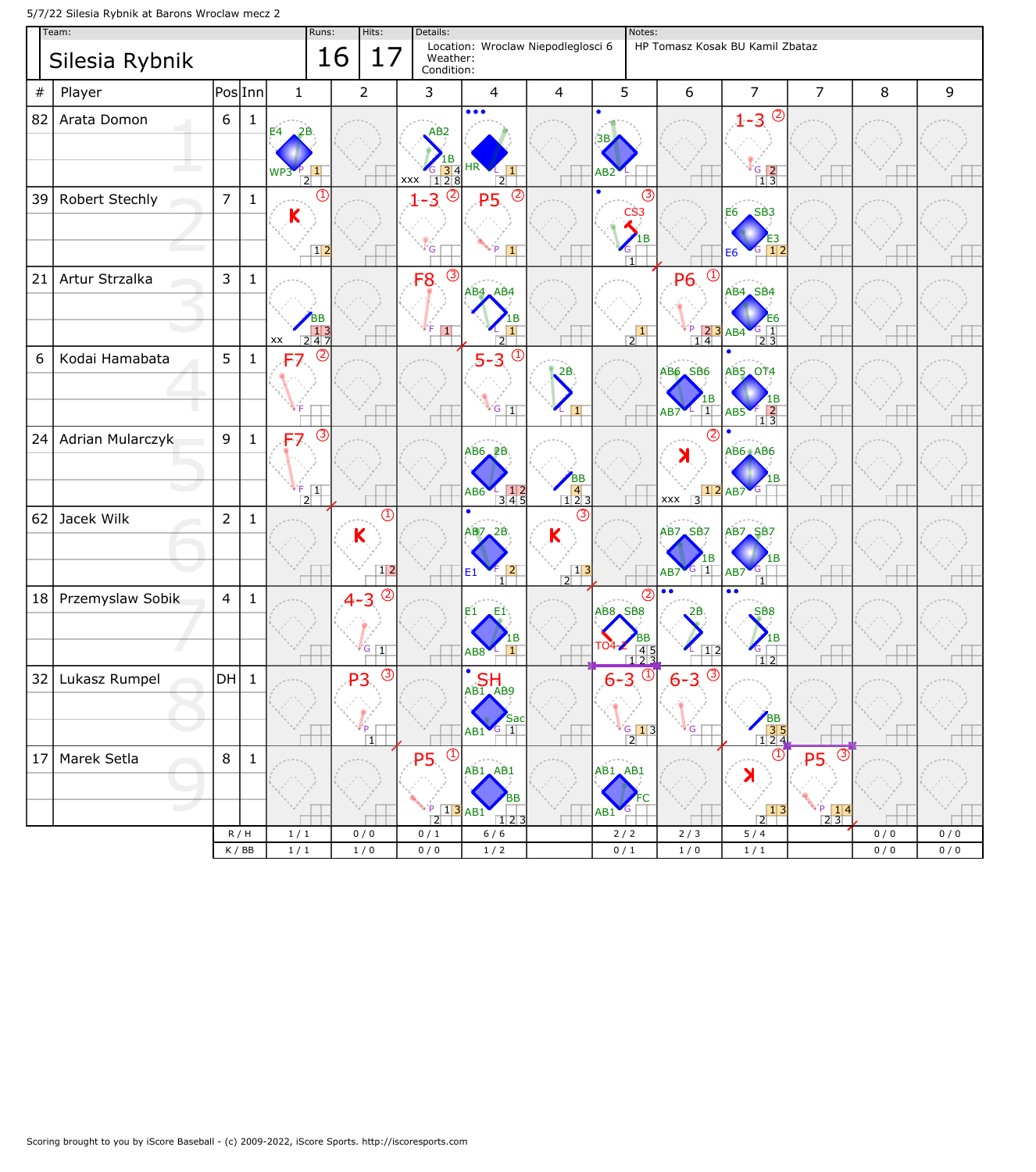5/7/22 Silesia Rybnik at Barons Wroclaw mecz 2

| Team:              |                                   |                                |                |                                        | Hits:<br>Runs: |                  |                                                | Details:                                                     |                                                                |                                                                           |                                                                  | Notes:                                                   |                                                                     |            |            |  |
|--------------------|-----------------------------------|--------------------------------|----------------|----------------------------------------|----------------|------------------|------------------------------------------------|--------------------------------------------------------------|----------------------------------------------------------------|---------------------------------------------------------------------------|------------------------------------------------------------------|----------------------------------------------------------|---------------------------------------------------------------------|------------|------------|--|
|                    | <b>Barons Wroclaw</b>             |                                |                |                                        |                | 12               | 12                                             | Location: Wroclaw Niepodleglosci 6<br>Weather:<br>Condition: |                                                                |                                                                           |                                                                  |                                                          | HP Tomasz Kosak BU Kamil Zbataz                                     |            |            |  |
| #                  | Player                            | PoslInn                        |                | $\mathbf{1}$                           |                |                  | $\overline{2}$                                 | 3                                                            |                                                                | $\overline{4}$                                                            | 5                                                                | 6                                                        | $\overline{7}$                                                      | 8          | 9          |  |
| 12                 | Piotr Pludowski                   | 6                              | $\mathbf{1}$   |                                        | $\circled{1}$  |                  | $\circledcirc$<br>-8                           |                                                              |                                                                |                                                                           |                                                                  |                                                          |                                                                     |            |            |  |
|                    |                                   |                                |                | К                                      |                |                  |                                                |                                                              |                                                                | AB <sub>2</sub> AB <sub>2</sub>                                           | BK3_AB2                                                          |                                                          | $AB3$ <sub>-E4</sub>                                                |            |            |  |
|                    |                                   |                                |                |                                        | $\frac{12}{3}$ |                  | $\frac{1}{2}$ $\frac{1}{4}$ 3                  |                                                              |                                                                | $\overline{1}$<br>AB3                                                     | .в<br>$\begin{array}{c} 45 \\ 123 \end{array}$<br>E <sub>3</sub> |                                                          | AB4                                                                 |            |            |  |
| 6                  | Cezary Hryniowski                 | $\overline{2}$                 | $\mathbf{1}$   |                                        |                |                  |                                                |                                                              |                                                                |                                                                           |                                                                  |                                                          | 13                                                                  |            |            |  |
|                    |                                   |                                |                | E8                                     |                |                  |                                                |                                                              |                                                                | AB3,2B                                                                    | BK3<br>E3                                                        |                                                          | AB5 AB3                                                             |            |            |  |
|                    |                                   |                                |                |                                        |                |                  |                                                |                                                              |                                                                | AB5                                                                       | BB<br>23E                                                        |                                                          | AB6                                                                 |            |            |  |
| 24                 | Abel Jefte Medina                 | $\,8\,$                        | $\mathbf 1$    |                                        | $\circled{2}$  | $\pmb{\times}$   | $\frac{123}{14}$                               | L8                                                           | $\mathcal{L}$                                                  | $\overline{1}\overline{1}$                                                | 123<br>(1)                                                       |                                                          |                                                                     |            |            |  |
|                    |                                   |                                |                | $6 - 3$                                |                |                  |                                                |                                                              |                                                                | AB6 AB4                                                                   | AB4 AB4                                                          |                                                          | AB5                                                                 |            |            |  |
|                    |                                   |                                |                |                                        |                |                  |                                                |                                                              |                                                                | 1B                                                                        |                                                                  |                                                          |                                                                     |            |            |  |
|                    |                                   |                                |                | $\overline{G}$ $\overline{\mathbf{1}}$ |                |                  |                                                |                                                              |                                                                | AB6                                                                       | 145                                                              |                                                          |                                                                     |            |            |  |
| 3                  | Anton Pryputnevich                | $\mathsf 9$                    | $\mathbf{1}$   | Ł3                                     | $\circled{3}$  |                  |                                                | P <sub>3</sub>                                               | (2)                                                            | <b>AB6</b> AB6                                                            | FO4, AB4                                                         |                                                          | $\overline{\mathsf{S}}$ F7<br>$\left( \text{1}\right)$              |            |            |  |
|                    |                                   |                                |                |                                        |                |                  |                                                |                                                              |                                                                |                                                                           |                                                                  |                                                          |                                                                     |            |            |  |
|                    |                                   |                                |                | $\overline{3}$                         | $\sqrt{12}$    |                  |                                                |                                                              | $\overline{1}$                                                 | AB6<br>$\begin{array}{ c c c }\n\hline\n2 & 3 & 5 \\ \hline\n\end{array}$ | $\frac{1}{1}$ $\frac{4}{2}$ $\frac{1}{3}$                        |                                                          | ПT                                                                  |            |            |  |
| 11                 | Marcin Musialek                   | 5                              | $\mathbf{1}$   |                                        |                |                  | AB8, AB7                                       | <b>AB6 AB6</b>                                               |                                                                | $^{\circ}$ SF9 $^{\circ}$                                                 | (3)<br><b>P5</b>                                                 |                                                          |                                                                     |            |            |  |
| $\mathbf{u}$       | $\mathbf{H}$                      | $\mathbf{1}$                   | 7              |                                        |                |                  |                                                |                                                              |                                                                |                                                                           |                                                                  |                                                          |                                                                     |            |            |  |
|                    |                                   |                                |                |                                        |                | AB9              | 1В                                             | 1 2 AB6                                                      | BB<br>$\frac{1}{2}$                                            |                                                                           | $\overline{1}$                                                   |                                                          | 15                                                                  |            |            |  |
| 17                 | Robert Roggenbuck                 | 3                              | $\mathbf 1$    |                                        |                |                  | (1<br>:8                                       |                                                              |                                                                | $\overline{\bullet \bullet}$                                              |                                                                  |                                                          | $\left( 2\right)$<br>SF <sub>7</sub>                                |            |            |  |
|                    |                                   |                                |                |                                        |                |                  |                                                | <b>WP7.2B</b>                                                |                                                                |                                                                           |                                                                  |                                                          |                                                                     |            |            |  |
|                    |                                   |                                |                |                                        |                |                  | $\sqrt{12}$                                    |                                                              |                                                                |                                                                           |                                                                  | $\begin{array}{ c c c }\n\hline\n1 & 3 & 4\n\end{array}$ | 1 <sup>1</sup>                                                      |            |            |  |
| 1                  | Philip Coleman                    | $\overline{4}$                 | $\mathbf{1}$   |                                        |                |                  |                                                |                                                              |                                                                | $\overline{1}$ 2                                                          |                                                                  | $\overline{\mathbb{C}}$<br>P6                            | (3)<br>D⊿                                                           |            |            |  |
| $\mathbf{u}$       | $\mathbf{H}$                      | $\mathbf{1}$                   | 5              |                                        |                |                  | AB9 AB8                                        |                                                              |                                                                |                                                                           |                                                                  |                                                          |                                                                     |            |            |  |
| $\mathbf{u}$       | $\mathbf{H}$                      | 4                              | $\overline{7}$ |                                        |                | AB <sub>9</sub>  | ΒB<br>$\begin{array}{c} 14 \\ 235 \end{array}$ |                                                              | BВ<br>$\frac{2}{145}$                                          | BΒ                                                                        |                                                                  |                                                          | $\begin{array}{ c c }\n 2 & 2 \\  \hline\n 1 & 3 & 4\n \end{array}$ |            |            |  |
| 4                  | Marcin Borowski                   | $\overline{7}$                 | $\mathbf{1}$   |                                        |                |                  |                                                |                                                              | (3)                                                            | 123<br>$\circledcirc$<br>3                                                |                                                                  | $\circledS$<br>L7                                        |                                                                     |            |            |  |
| $\mathbf{H}$       | $\mathbf{H}$                      | 4                              | $\sqrt{5}$     |                                        |                | AB <sub>2</sub>  | AB9                                            | Κ                                                            |                                                                |                                                                           |                                                                  |                                                          |                                                                     |            |            |  |
| $\mathbf{H}$       | $\mathbf{H}$                      |                                |                |                                        |                |                  | $\overline{1}$                                 |                                                              |                                                                | $\cdot G$                                                                 |                                                                  |                                                          |                                                                     |            |            |  |
|                    |                                   | 5                              | $\overline{7}$ |                                        |                | $\bullet\bullet$ | (3)                                            |                                                              | $\begin{array}{ c c }\n\hline\n14 \\ \hline\n235\n\end{array}$ | $\circled{1}$                                                             |                                                                  | 1 <br>$\circled{3}$                                      |                                                                     |            |            |  |
| 35<br>$\mathbf{H}$ | Yaroslav Kluienko<br>$\mathbf{H}$ | $\mathbf{1}$<br>$\overline{7}$ | 1<br>5         |                                        |                |                  | $FC4-6$                                        |                                                              |                                                                |                                                                           | AB1 WP1                                                          |                                                          |                                                                     |            |            |  |
| 34                 | Illia Sheremeta                   | $\overline{\phantom{a}}$       | 5              |                                        |                |                  | 1В                                             |                                                              |                                                                |                                                                           | <b>BB</b>                                                        |                                                          |                                                                     |            |            |  |
| $\mathbf{H}$       | $\mathbf{u}$                      | $\overline{7}$                 | 6              |                                        |                |                  | $\overline{1}\overline{2}$                     |                                                              |                                                                | $\sqrt{12}$                                                               | $\frac{13}{245}$<br>WP3                                          | $\frac{1}{2}$                                            |                                                                     |            |            |  |
|                    |                                   | R/H<br>K / BB                  |                | 0/1<br>1/0                             |                |                  | 2/3<br>0/1                                     | 1/1<br>$1/2$                                                 |                                                                | 4/3<br>0/2                                                                | 3/1<br>0/3                                                       | 0/0<br>0/1                                               | 2/3<br>0/0                                                          | 0/0<br>0/0 | 0/0<br>0/0 |  |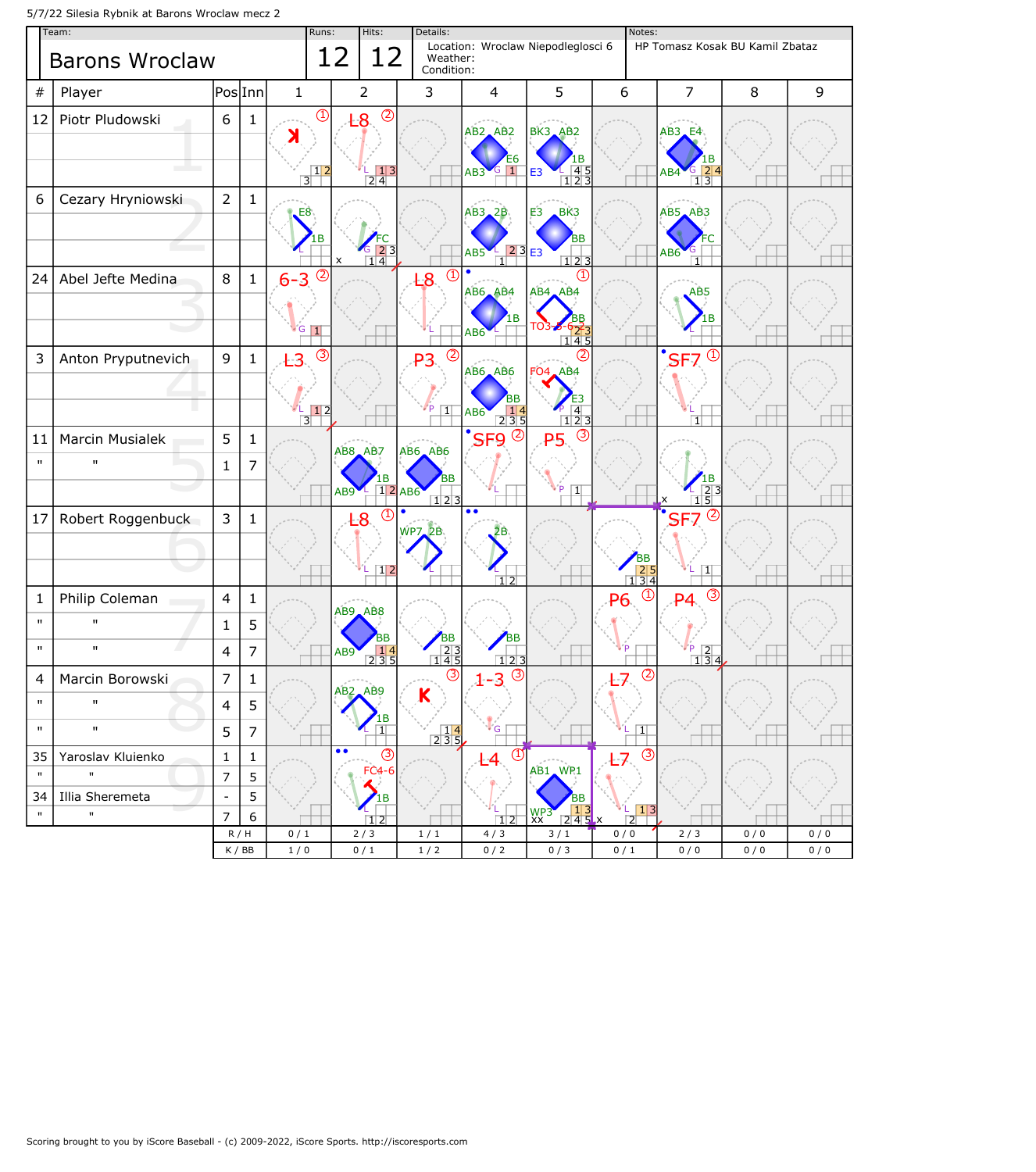|               | Yaroslav Kluienko - 4.00 innings | Philip Coleman - 2.67 innings | Marcin Musialek - 0.33 innings |  |  |  |
|---------------|----------------------------------|-------------------------------|--------------------------------|--|--|--|
| Balls: 30     |                                  | Balls: 20                     | Balls: 2                       |  |  |  |
| Strikes: 55   |                                  | Strikes: 41                   | Strikes: 3                     |  |  |  |
| Total: 85     |                                  | Total: 61                     | Total: 5                       |  |  |  |
| Wild: $1$     |                                  | Wild: 0                       | Wild: 0                        |  |  |  |
| Balks: 0      |                                  | Balks: 0                      | Balks: 0                       |  |  |  |
| Batters: 25   |                                  | Batters: 19                   | Batters: 1                     |  |  |  |
| HBP: 0        |                                  | HBP: 0                        | HBP: 0                         |  |  |  |
| Walks: 4      |                                  | Walks: 1                      | Walks: 0                       |  |  |  |
| Strikeouts: 3 |                                  | Strikeouts: 2                 | Strikeouts: 0                  |  |  |  |
| Hits: 8       |                                  | Hits: 9                       | Hits: 0                        |  |  |  |
| Total Runs: 8 |                                  | Total Runs: 8                 | Total Runs: 0                  |  |  |  |
| Earned: 7     |                                  | Earned: 3                     | Earned: 0                      |  |  |  |
|               |                                  |                               |                                |  |  |  |

| Patryk Sawicki - 4.00 innings | Mateusz Benisz - 1.00 innings | Karol Dwojakowski - 2.00 innings |  |  |  |
|-------------------------------|-------------------------------|----------------------------------|--|--|--|
| Balls: 36                     | Balls: 18                     | Balls: 14                        |  |  |  |
| Strikes: 48                   | Strikes: 13                   | Strikes: 23                      |  |  |  |
| Total: 84                     | Total: 31                     | Total: 37                        |  |  |  |
| Wild: $1$                     | Wild: 2                       | Wild: 0                          |  |  |  |
| Balks: 0                      | Balks: 1                      | Balks: 0                         |  |  |  |
| Batters: 26                   | Batters: 6                    | Batters: 11                      |  |  |  |
| HBP: 0                        | HBP: 0                        | HBP: 0                           |  |  |  |
| Walks: 5                      | Walks: 3                      | Walks: 1                         |  |  |  |
| Strikeouts: 2                 | Strikeouts: 0                 | Strikeouts: 0                    |  |  |  |
| Hits: 8                       | Hits: 1                       | Hits: $3$                        |  |  |  |
| Total Runs: 7                 | Total Runs: 3                 | Total Runs: 2                    |  |  |  |
| Earned: 3                     | Earned: 1                     | Earned: 2                        |  |  |  |
|                               |                               |                                  |  |  |  |